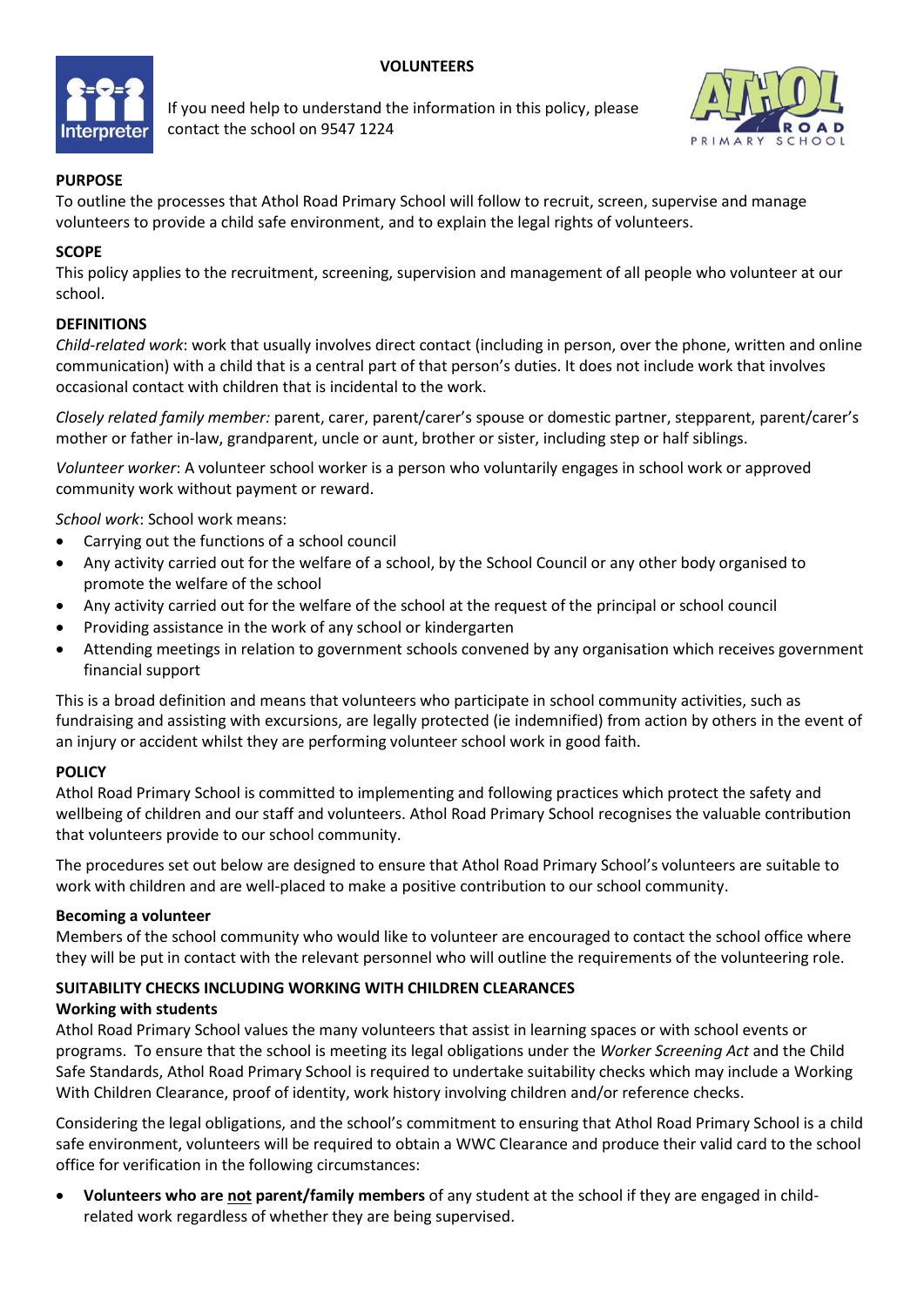- **Parent/family volunteers** who are assisting with any classroom or school activities involving direct contact with children in circumstances where the volunteer's child is **not** participating, or does not ordinarily participate in, the activity.
- **Parent/family volunteers** who assist with excursions (including swimming), camps and similar events, regardless of whether their own child is participating or not.
- **Parent/family volunteers** who regularly assist in school activities, regardless of whether their own child is participating or not
- **Parent/community School Council members** sitting on School Council with student School Council members, regardless of whether their own child is a student member or not
- In addition, depending on the nature of the volunteer work, our school may ask the volunteer to provide other suitability checks at its discretion (for example, references, work history involving children and/or qualifications). Proof of identity may also be required in some circumstances.

## **Non child-related work**

On some occasions, parents and other members of the school community may volunteer to do work that is not childrelated. For example, gardening, maintenance, parents club, etc. during which children will not be, or would not reasonably be expected to be, present.

Volunteers for this type of work are not required to have Working with Children or other suitability clearances as they are not engaged in child-related work and children are not generally present during these activities. However, Athol Road Primary School reserves the right to undertake suitability checks, including proof of identity, Working with Children Clearances, at its discretion if considered necessary, for any particular activities or circumstances.

### **Management and supervision**

Volunteer workers will be expected to comply with any reasonable direction of the principal (or their nominee). This will include the requirement to follow school policies, including, but not limited to the Child Safe Policy, Statement of Commitment to Child Safe, Child Safe Environments, Child Safe Code of Conduct and our Statement of Values and School Philosophy. Volunteer workers will also be expected to act consistently with Department of Education and Training policies, to the extent that they apply to volunteer workers, including the Department's policies relating to Equal Opportunity and Anti-Discrimination, Sexual Harassment and Workplace Bullying.

The principal has the discretion to make a decision about the ongoing suitability of a volunteer worker and may determine at any time whether or not a person is suitable to volunteer at Athol Road Primary School.

Athol Road Primary School will provide any appropriate induction and/or training for all volunteer workers. The principal (or their nominee) will determine what induction and/or training is necessary depending on what type of work the volunteer will be engaged in and will ensure a record is kept of the induction undertaken.

All volunteers will be provided induction in relation to Athol Road Primary School child safety practices, including reporting obligations and procedures. Our school has a Child Safety Reporting Obligations Policy of which all staff and volunteers should be aware.

The principal will determine what supervision, if any, of volunteers is required for the type of work being performed.

#### **COMPENSATION**

#### **Personal injury**

Volunteer workers are covered by the Department of Education and Training's Workers Compensation Policy if they suffer personal injury in the course of engaging in school work.

### **Property damage**

If a volunteer worker suffers damage to their property in the course of carrying out school work, the Minister (or delegate) may authorise such compensation as they consider reasonable in the circumstances. Claims of this nature should be directed to the principal who will direct them to the Department's Legal Division.

### **Public liability insurance**

The Department of Education and Training's public liability insurance policy applies when a volunteer worker engaged in school work is legally liable for:

- a claim for bodily injury to a third party
- damage to or the destruction of a third party's property.

## **COMMUNICATION**